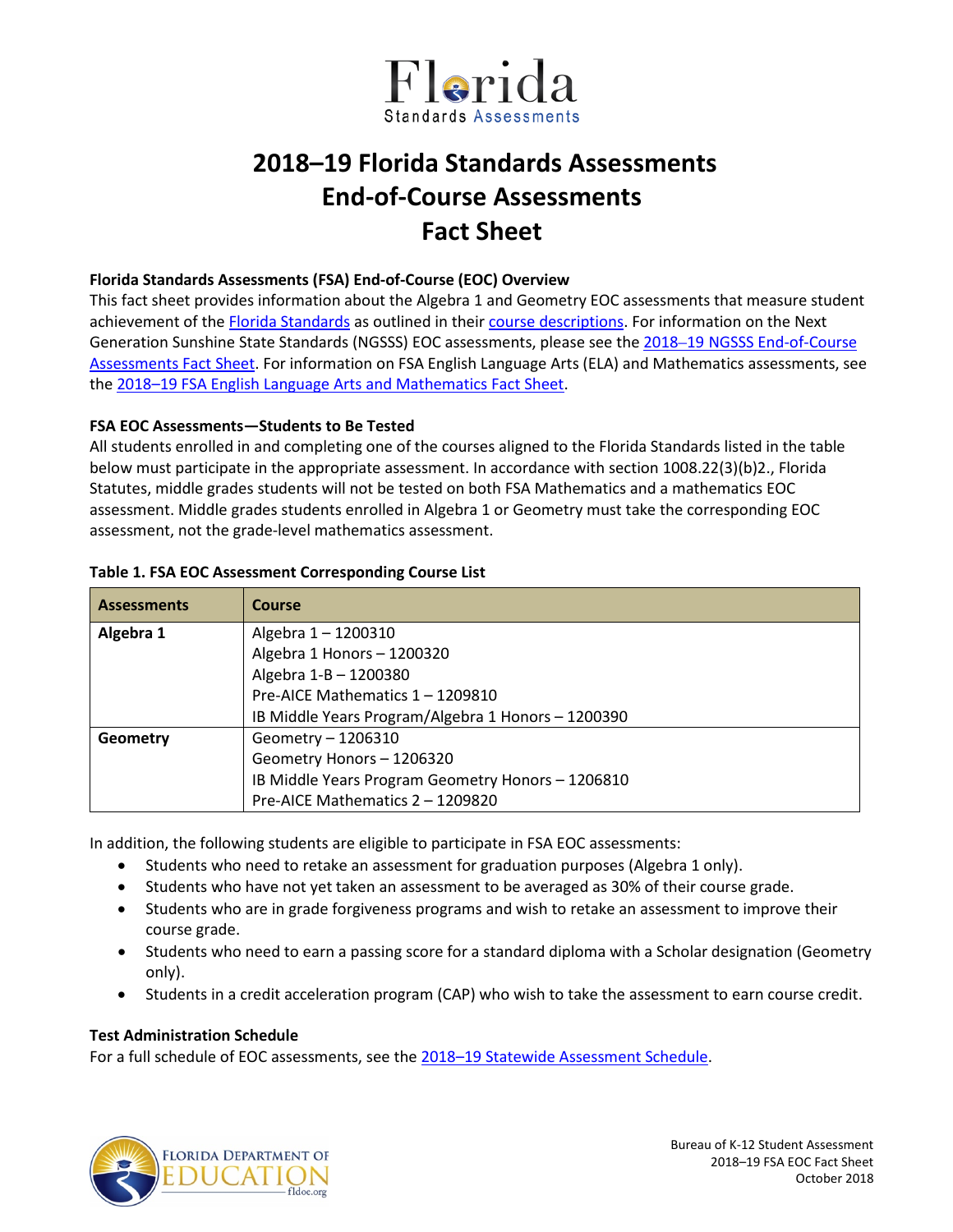## **Test Administration Information**

• The FSA EOC assessments are delivered via a computer-based test (CBT) platform called the Test Delivery System.

2

- Paper-based versions (regular print, large print, braille and one-item-per-page) of CBT assessments are provided for students with disabilities who cannot access assessments on the computer as specified in their Individual Educational Plan (IEP) or Section 504 Plan.
- CBT accommodations (e.g., text-to-speech) are available for students whose IEP or Section 504 Plan indicate these accommodations.
- Each assessment is administered in two 90-minute sessions over two days.
- Any student not finished by the end of each 90-minute session may continue working for up to half the length of a typical school day.
- There are multiple test forms for each assessment, with a maximum of 68 items on each test form. The [Test Design Summary and Blueprint](https://fsassessments.org/about-the-fsas.stml) for FSA mathematics provides a map or blueprint for how each EOC assessment is designed. The summaries show the standards assessed within each reporting category and the representation of each category, in percentages, on the test.
- Students are provided [CBT Work Folders](https://fsassessments.org/core/fileparse.php/3031/urlt/FSA_SP18_CBT-Work-Folder_BL1_FDOE.pdf) for each EOC session.
- A scientific calculator is provided as part of the CBT platform for **Session 2 only** of FSA EOC assessments. The calculator is available for practice on the [FSA Portal.](http://www.fsassessments.org/) Please see the *[Calculator and Reference Sheet](http://www.fldoe.org/core/fileparse.php/5663/urlt/FSACalcRefSheetPolicy.pdf)  [Policies for Florida Standards Assessments \(FSA\) Mathematics Assessments](http://www.fldoe.org/core/fileparse.php/5663/urlt/FSACalcRefSheetPolicy.pdf)* for more information.

# **Practice Tests**

- Practice test materials allow teachers, parents/guardians and students to become familiar with the various item types that will be encountered on the FSA, as well as the system, functionality and tools on FSA computer-based tests.
- Computer-based and paper-based practice tests and answer keys for each assessment, as well as paperbased test item practice handouts, are available on the [FSA Portal Practice Test](https://fsassessments.org/students-and-families/practice-tests/index.stml) page. For resources to better understand the Florida Standards to which the assessments are aligned, please visi[t CPALMS.](http://www.cpalms.org/Public/)
- Students are required to participate in a CBT practice test session at their school prior to testing unless they are retaking an assessment.
- Districts may order paper-based large print or braille practice materials for students participating with these accommodations.

# **Achievement Levels and FSA Scale Scores**

Student performance on Florida's statewide assessments is categorized into five achievement levels. Table 2 provides information regarding student performance at each achievement level; this information is provided on student reports so that students, parents and educators may interpret student results in a meaningful way.

## **Table 2. Achievement Levels**

| Level 1                                                                              | Level 2                                                                                   | Level 3                                                               | Level 4                                             | Level 5                                                    |
|--------------------------------------------------------------------------------------|-------------------------------------------------------------------------------------------|-----------------------------------------------------------------------|-----------------------------------------------------|------------------------------------------------------------|
| Inadequate:<br>Highly likely to<br>need substantial<br>support for the<br>next grade | <b>Below Satisfactory:</b><br>Likely to need<br>substantial support<br>for the next grade | Satisfactory:<br>May need<br>additional support<br>for the next grade | Proficient:<br>Likely to excel in<br>the next grade | Mastery:<br>Highly likely to<br>excel in the next<br>grade |

[Achievement Level Descriptions](http://www.fldoe.org/core/fileparse.php/5663/urlt/2015FSARangeSummary.pdf) further specify what students should know and be able to do in each grade level and subject as indicated in the Florida Standards.